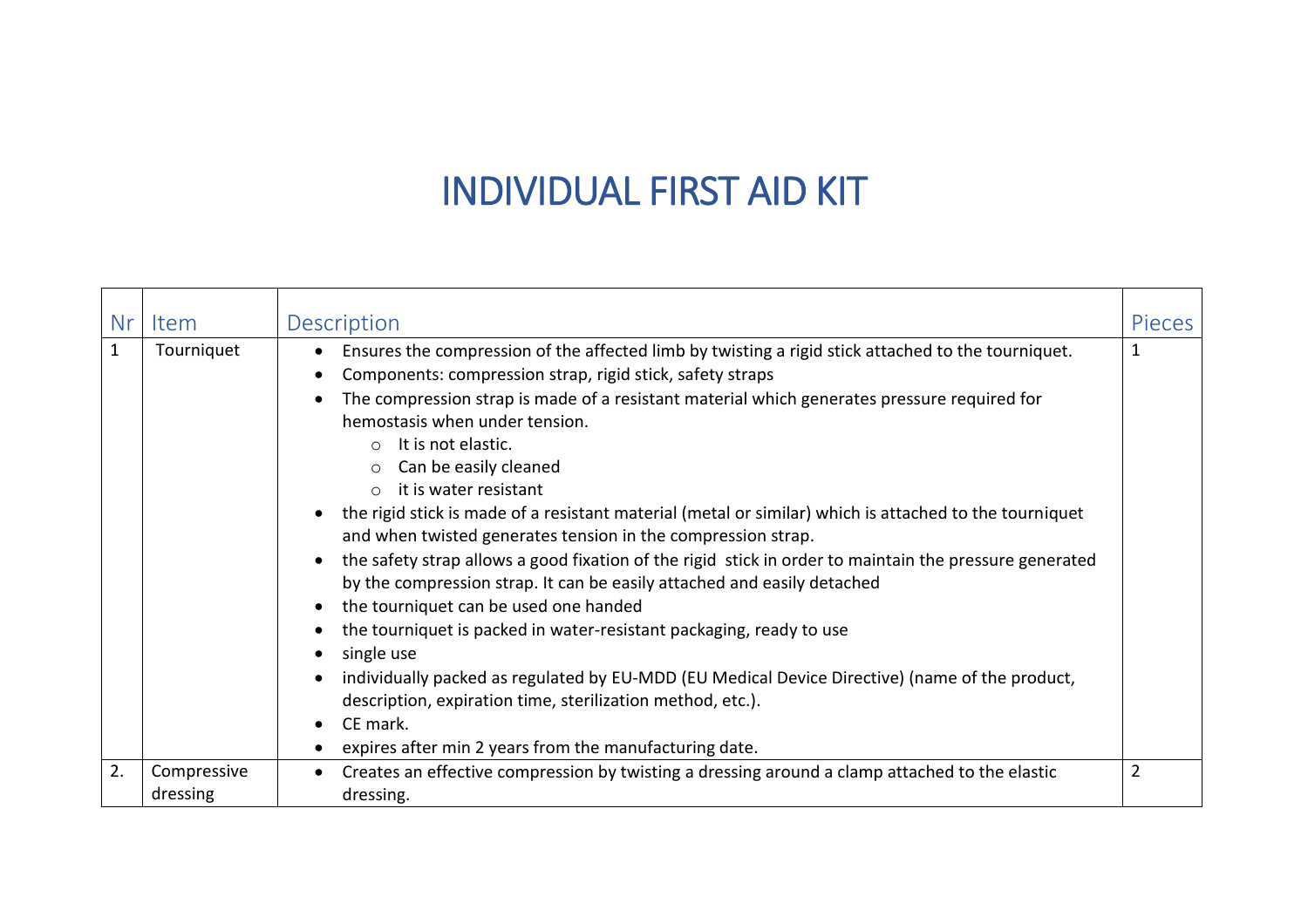|                |                       | Components: dressing, rigid clamp<br>$\bullet$<br>the dressing is made of an elastic material which allows a good compression of the area on which is<br>used.<br>the clamp is made of a resistant rigid material which allows to generate tension in the dressing and<br>also maintains the dressing in position for the best compression<br>single use<br>single use<br>individually packed as regulated by EU-MDD (EU Medical Device Directive) (name of the product,<br>description, expiration time, sterilization method, etc.).<br>CE mark.<br>$\bullet$<br>expires after min 2 years from the manufacturing date. |                |
|----------------|-----------------------|---------------------------------------------------------------------------------------------------------------------------------------------------------------------------------------------------------------------------------------------------------------------------------------------------------------------------------------------------------------------------------------------------------------------------------------------------------------------------------------------------------------------------------------------------------------------------------------------------------------------------|----------------|
| 5.             | Adhesive tape         | Adhesive tape used to attach different gausses or dressings<br>$\bullet$<br>for medical use<br>single use<br>individually packed as regulated by EU-MDD (EU Medical Device Directive) (name of the product,<br>description, expiration time, sterilization method, etc.).<br>CE mark.<br>expires after min 2 years from the manufacturing date.                                                                                                                                                                                                                                                                           | 1              |
| 6              | Padded<br>bandage     | • The bandage made of a resistant material has a padded area made of an absorbent material which is<br>placed on the wound.<br>Packed in water sealed compacted packages.<br>single use<br>individually packed as regulated by EU-MDD (EU Medical Device Directive) (name of the product,<br>description, expiration time, sterilization method, etc.).<br>CE mark.<br>expires after min 2 years from the manufacturing date.                                                                                                                                                                                             | $\overline{2}$ |
| $\overline{7}$ | Triangular<br>bandage | Made by a soft but resistant material<br>$\bullet$<br>used for basic splinting of the upper limbs<br>one angle of the equilateral triangle is 90 <sup>0</sup> and the two equal sides have 50-70 cm length                                                                                                                                                                                                                                                                                                                                                                                                                | $\overline{2}$ |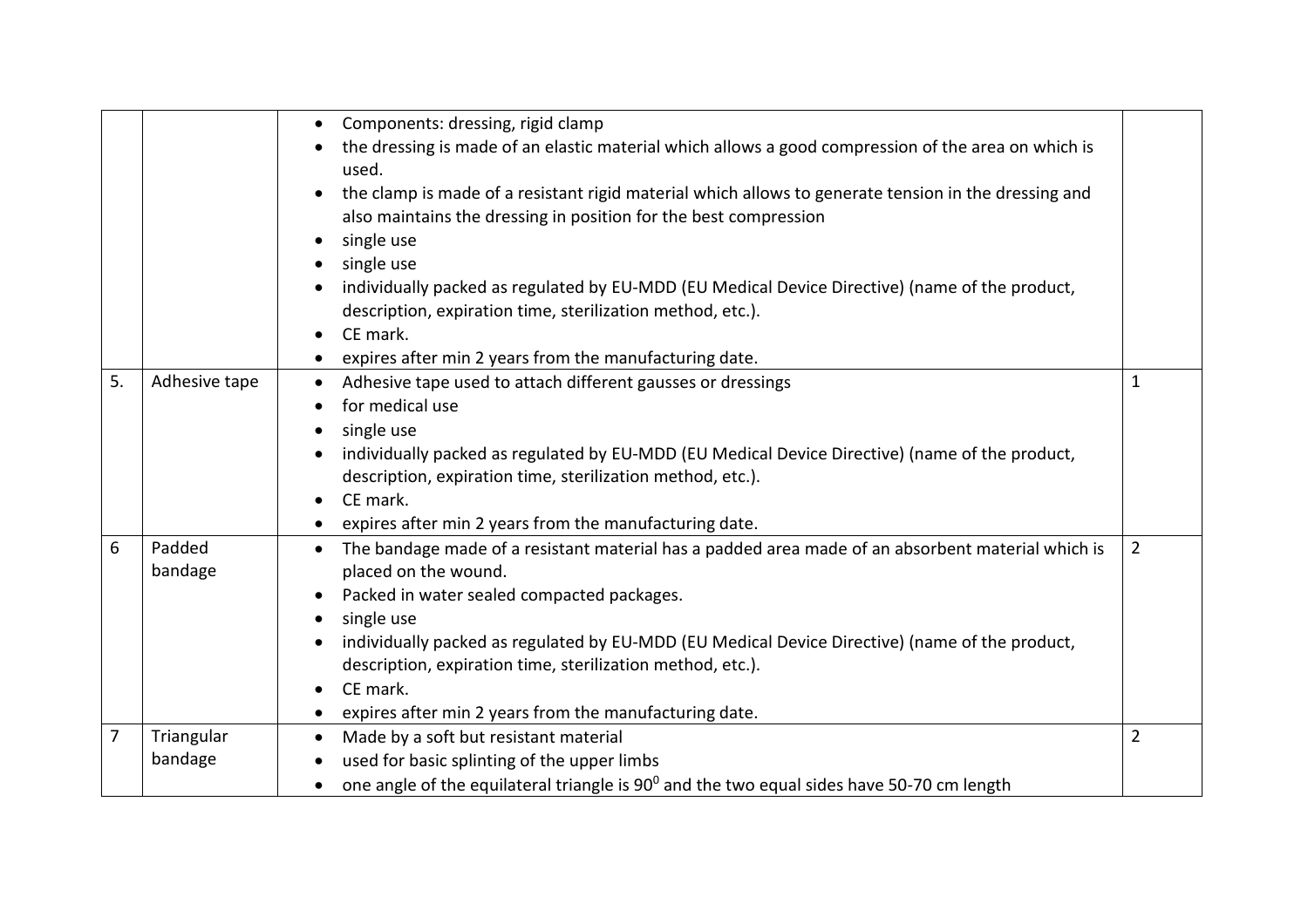| 8  | Plasters-<br>different sizes | the plasters are padded.<br>$\bullet$<br>single used                                                                                                                                                                                                                                                                                                                                                                                                                    | 5 |
|----|------------------------------|-------------------------------------------------------------------------------------------------------------------------------------------------------------------------------------------------------------------------------------------------------------------------------------------------------------------------------------------------------------------------------------------------------------------------------------------------------------------------|---|
|    |                              | 5 different dimensions: the padded area will be at least 1 x 1 cm up to 10 x 10 cm<br>the adhesive area will ensure a good adhesion of the plaster to any part of the body and a good<br>$\bullet$<br>sealing of the affected area                                                                                                                                                                                                                                      |   |
|    |                              | single use<br>$\bullet$<br>individually packed<br>single use                                                                                                                                                                                                                                                                                                                                                                                                            |   |
|    |                              | $\bullet$<br>individually packed as regulated by EU-MDD (EU Medical Device Directive) (name of the product,<br>description, expiration time, sterilization method, etc.).                                                                                                                                                                                                                                                                                               |   |
|    |                              | CE mark.<br>$\bullet$<br>expires after min 2 years from the manufacturing date.                                                                                                                                                                                                                                                                                                                                                                                         |   |
| 9  | Eye plasters                 | Small gauzes that allows protection of the wounded eyes<br>$\bullet$<br>individually packed<br>single use<br>$\bullet$<br>water resistant material on the external side and absorbent on the interior.<br>single use<br>$\bullet$<br>individually packed as regulated by EU-MDD (EU Medical Device Directive) (name of the product,<br>description, expiration time, sterilization method, etc.).<br>CE mark.<br>expires after min 2 years from the manufacturing date. | 4 |
| 10 | Insulating<br>blanket        | Aluminum foil blanket -<br>$\bullet$<br>ensures thermal insulation<br>dimensions: 2x2 m. Variations of - 10 cm or +20 cm are accepted<br>$\bullet$<br>single use<br>individually packed as regulated by EU-MDD (EU Medical Device Directive) (name of the product,<br>description, expiration time, sterilization method, etc.).<br>CE mark.<br>expires after min 2 years from the manufacturing date.                                                                  | 1 |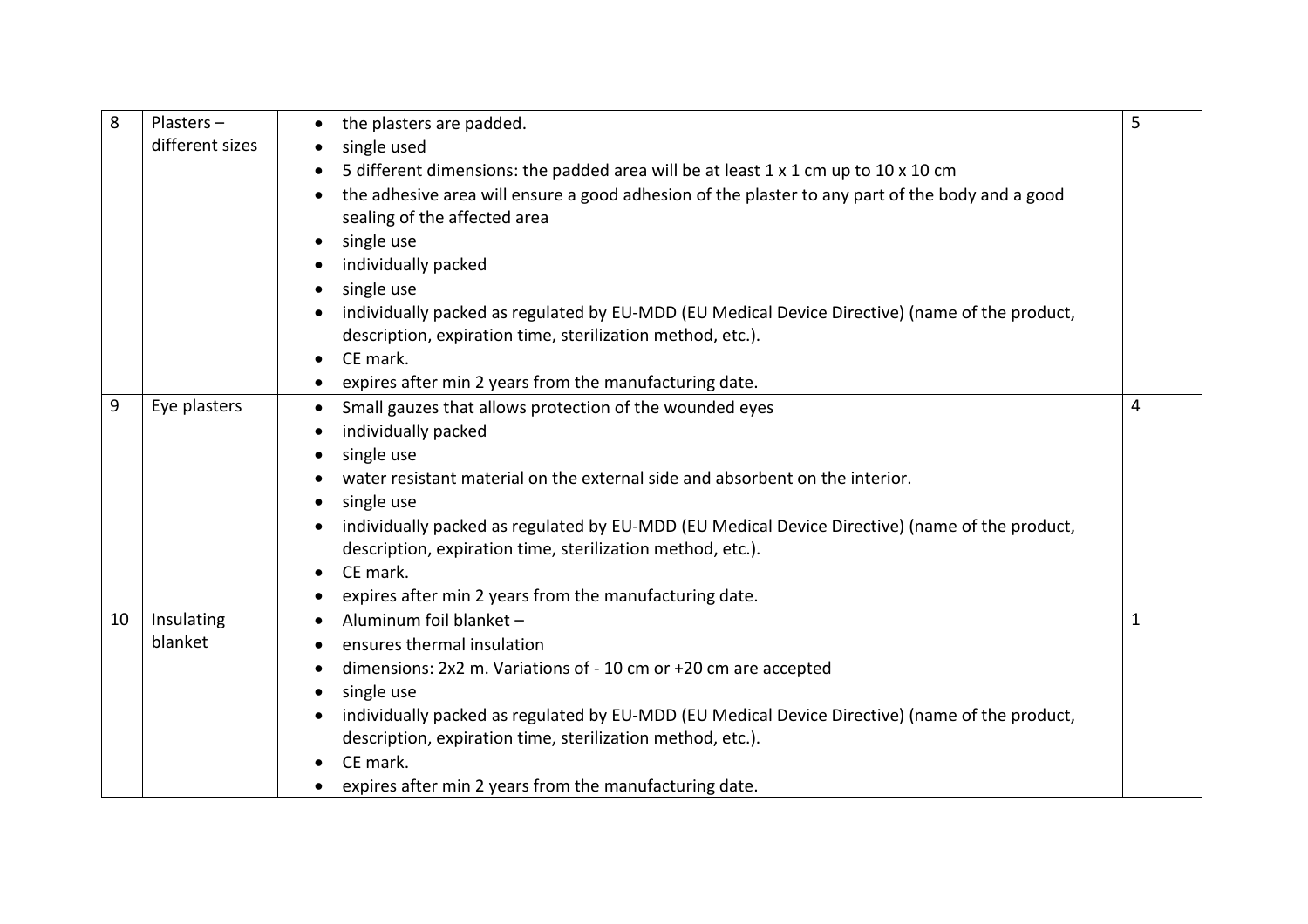| 11 | Naso-<br>pharingeal | Specially designed tube that after insertion through the nose ensures the maintenance of an open<br>airway in an unconscious patient. | $\mathbf{1}$ |
|----|---------------------|---------------------------------------------------------------------------------------------------------------------------------------|--------------|
|    | airway              | 28 Fr diameter                                                                                                                        |              |
|    |                     | length 165 - 175 mm                                                                                                                   |              |
|    |                     | made of latex free material which allows bending and smooth insertion in the nose                                                     |              |
|    |                     | the outer end has a safety system which prevents the tube to be completely accidentally introduced                                    |              |
|    |                     | or aspired                                                                                                                            |              |
|    |                     | single use<br>$\bullet$<br>sterile                                                                                                    |              |
|    |                     | individually packed as regulated by EU-MDD (EU Medical Device Directive) (name of the product,                                        |              |
|    |                     | description, expiration time, sterilization method, etc.).                                                                            |              |
|    |                     | CE mark.<br>$\bullet$                                                                                                                 |              |
|    |                     | expires after min 2 years from the manufacturing date.                                                                                |              |
| 12 | Thoracic valve      | Used to drain the air from a tension pneumothorax.<br>$\bullet$                                                                       | $\mathbf{1}$ |
|    | dressing            | Adhesive dressing with a unidirectional valve.<br>$\bullet$                                                                           |              |
|    |                     | single use                                                                                                                            |              |
|    |                     | individually packed as regulated by EU-MDD (EU Medical Device Directive) (name of the product,                                        |              |
|    |                     | description, expiration time, sterilization method, etc.).                                                                            |              |
|    |                     | CE mark.<br>$\bullet$                                                                                                                 |              |
|    |                     | expires after min 2 years from the manufacturing date.                                                                                |              |
| 13 | Face-shield         | Shield used for mouth to mouth breathing, that ensures the protection of the rescuer during that<br>$\bullet$<br>procedure.           | $\mathbf{1}$ |
|    |                     | the shield dimension allows a good coverage of the entire face                                                                        |              |
|    |                     | The central valve is a one-way valve protected also with a HEPA filter.<br>$\bullet$                                                  |              |
|    |                     | single use                                                                                                                            |              |
|    |                     | individually packed as regulated by EU-MDD (EU Medical Device Directive) (name of the product,                                        |              |
|    |                     | description, expiration time, sterilization method, etc.).                                                                            |              |
|    |                     | CE mark.                                                                                                                              |              |
|    |                     | expires after min 2 years from the manufacturing date.                                                                                |              |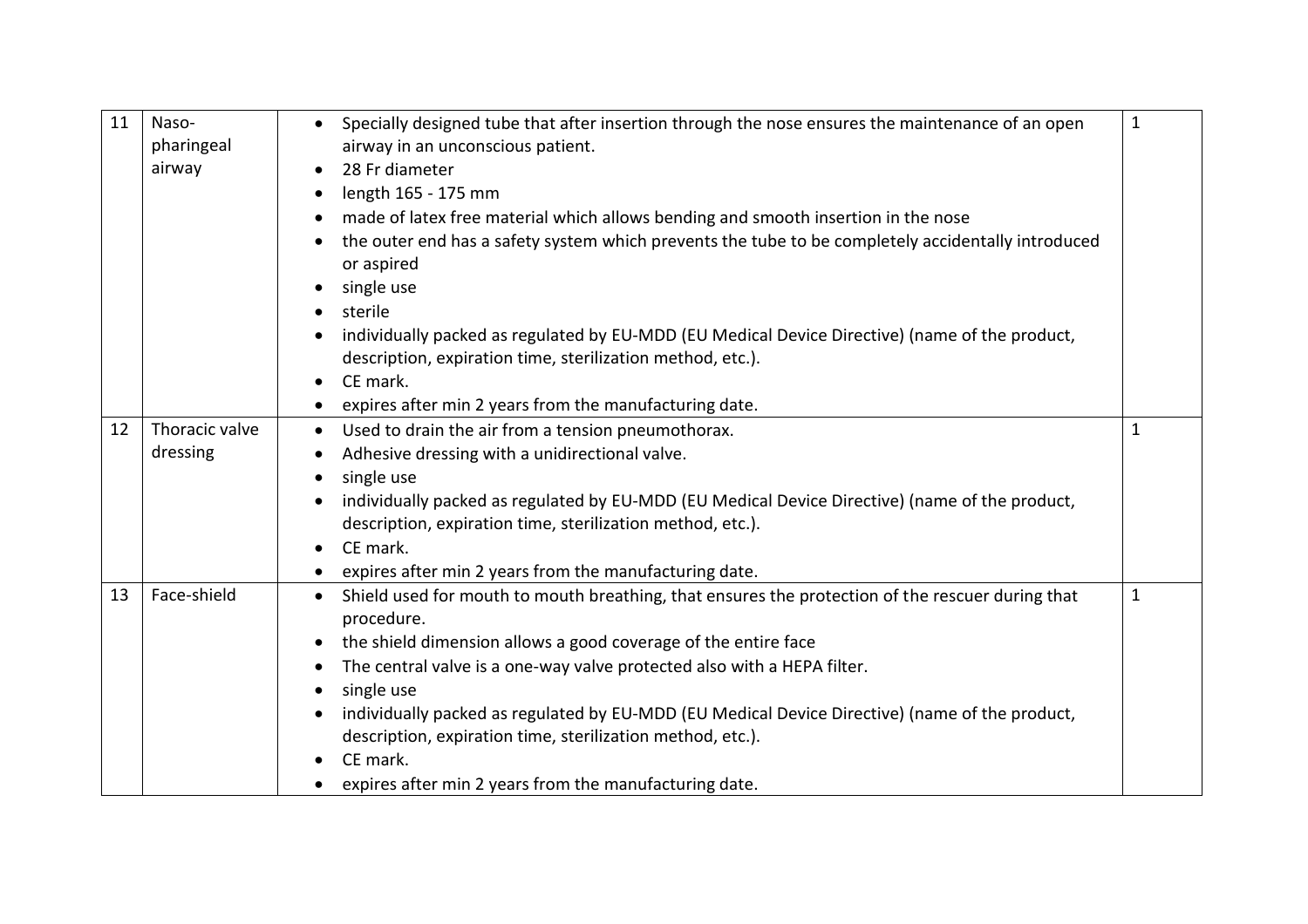| 14 | Permanent<br>Marker                |                                                                                                                                                                                                                                                                                                                                                       | 1              |
|----|------------------------------------|-------------------------------------------------------------------------------------------------------------------------------------------------------------------------------------------------------------------------------------------------------------------------------------------------------------------------------------------------------|----------------|
| 15 | Lip and face<br>protective<br>balm | ensures solar protection<br>$\bullet$<br>moisturizer effect<br>tasteless<br>it can be easily removed                                                                                                                                                                                                                                                  | 1              |
| 16 | Antiseptic<br>wipes                | Wipes with clorhexidine<br>$\bullet$<br>packed as regulated by EU-MDD (EU Medical Device Directive) (name of the product, description,<br>expiration time, sterilization method, etc.).<br>CE mark.<br>$\bullet$<br>expires after min 2 years from the manufacturing date                                                                             | 10             |
| 17 | Suture strip                       | Allows the suture of certain type of wounds<br>$\bullet$<br>dimensions: 12x100mm<br>single use<br>individually packed as regulated by EU-MDD (EU Medical Device Directive) (name of the product,<br>description, expiration time, sterilization method, etc.).<br>CE mark.<br>$\bullet$<br>expires after min 2 years from the manufacturing date.     |                |
| 18 | Non-sterile<br><b>Dressings</b>    | material made of cotton 100%, with a good absorbent capacity<br>6-8 sheets,<br>dimensions: 5 x 5 cm.<br>sterile<br>$\bullet$<br>pairs are individually packed as regulated by EU-MDD (EU Medical Device Directive) (name of the<br>product, description, expiration time, etc.).<br>CE mark.<br>expires after min 2 years from the manufacturing date | 10             |
| 19 | Surgical<br>(sterile) gloves       | Provided in pairs,<br>$\bullet$<br>sterile,<br>size L<br>$\bullet$                                                                                                                                                                                                                                                                                    | $\overline{2}$ |